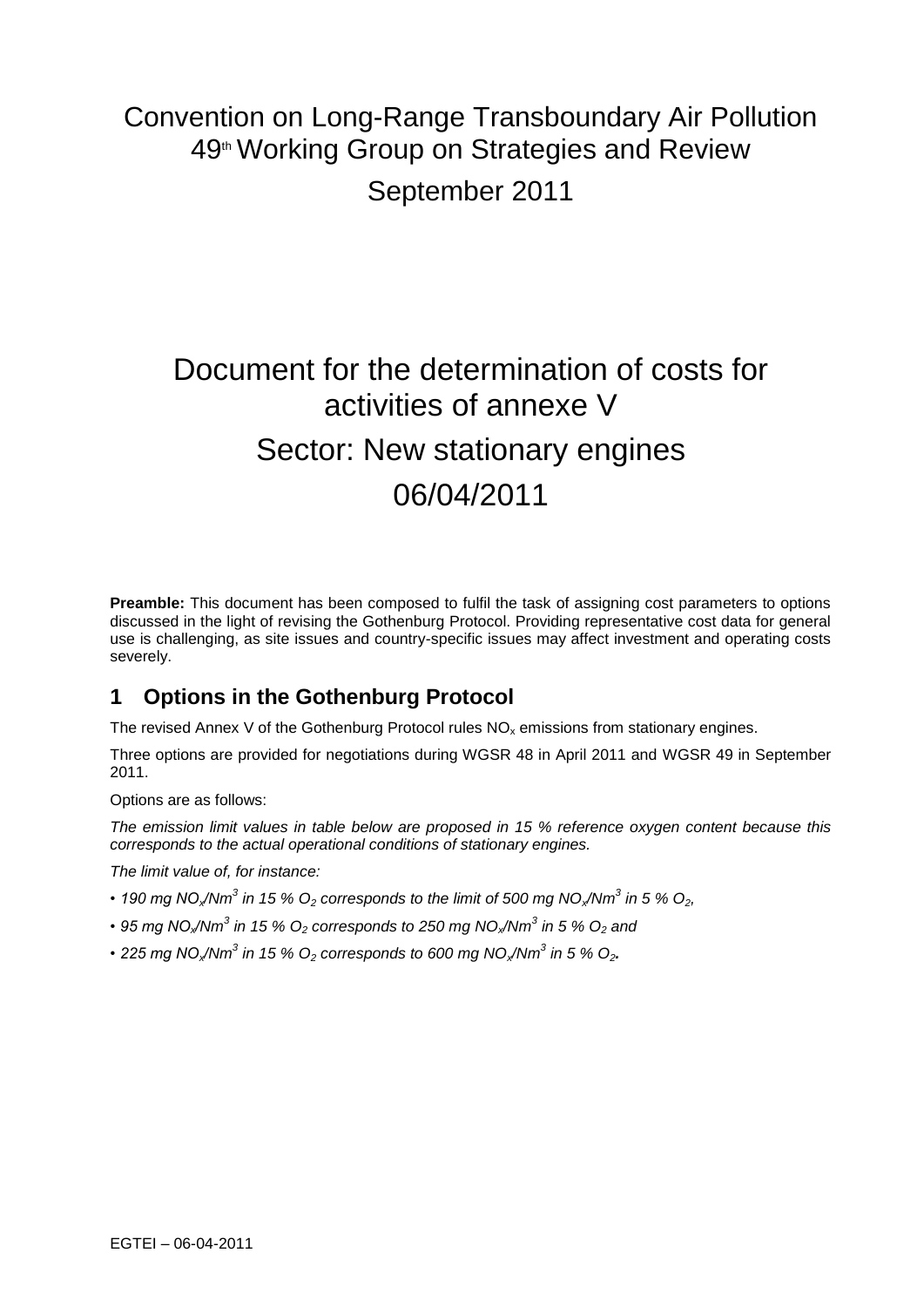| <b>ENGINE</b><br>TYPE,<br>POWER,<br><b>FUEL</b><br><b>SPECIFICATION</b>          | ELV 1 (a) (b)<br>(c) | $ELV2(a)$ $(b)$<br>(c) | ELV 3(a)              |
|----------------------------------------------------------------------------------|----------------------|------------------------|-----------------------|
| GAS ENGINES > 1 MW $_{th}$                                                       |                      |                        |                       |
| Spark ignited (=Otto) engines                                                    | 35                   | 95                     | 190                   |
| all gaseous fuels                                                                |                      |                        |                       |
| DUAL FUAL ENGINES > 1 MW $_{th}$                                                 |                      |                        |                       |
| In gas mode (all gaseous fuels)                                                  | 35(e)                | 190(e)                 | 380(e)                |
| In liquid mode (all liquid fuels)                                                |                      |                        |                       |
| 1-20 MW                                                                          | 225                  | 750                    | [1850 ] [2000]        |
| $>20$ MW                                                                         | 225(e)               | 450                    | [1850 ] [2000]        |
| <b>DIESEL</b><br><b>ENGINES</b><br>5<br>$MW_{th}$<br>><br>(compression ignition) |                      |                        |                       |
| Slow (< 300 rpm)/ Medium (300-1200<br>rpm)/ speed                                |                      |                        |                       |
| 5-20 MW                                                                          |                      |                        |                       |
| HFO and bio-oils                                                                 | 225                  | [450] [750]            | $[1300]$ (d) $[1600]$ |
| LFO and NG                                                                       | 150                  | 190                    | [1300] (d) [1600]     |
| $>20$ MW                                                                         |                      |                        |                       |
| HFO and bio-oils                                                                 | 190                  | $[225]$ $[450]$        | [750] [1850]          |
| LFO and NG                                                                       | 150                  | 190                    | [750] [1850]          |
| High speed $(>1200$ rpm)                                                         | $[130]$ $[150]$      | 190                    | $[750]$ $[900]$       |

*Table 5. Suggested options for limit values for NO<sup>x</sup> emissions released from new stationary engines*

*The oxygen reference content is 15%.*

*(a) These values do not apply to engines running less than 500 hours a year.* 

*(b) Where SCR cannot currently be applied [for certain geographical areas, like remote islands] or the unavailability of good fuel or raw material quality not guaranteed, a transition period of [x] yrs can be granted. During this transition period the upper value of ELV3 can be applied.* 

*(c) A flexibility option for engines running between 500 to1500 operational hours per year is to apply [the upper values of ELV3] [achievable with primary measures].*

*(d) Limit of primary measures under development (Currently only first laboratory tests done on some engine type.)*

*(e) A derogation from the obligation to comply with the emission limit values can be granted to combustion plants using gaseous fuel which have to resort exceptionally to the use of other fuels because of a sudden interruption in the supply of gas and for this reason would need to be equipped with a waste gas purification facility. The exception time period shall not exceed 10 days except where there is an overriding need to maintain energy supplies.*

*[Since engines running with higher energy efficiency consume less fuel and emit therefore less CO<sup>2</sup> and since higher efficiency of the engines can lead to higher temperatures and therefore to higher NO<sup>X</sup> concentrations in the flue gases, a NO<sup>X</sup> bonus using the formula [ELV x actual efficiency / reference efficiency] could be justified<sup>1</sup> .]*

l

<sup>&</sup>lt;sup>1</sup> See e.g. U K "Environmental Protection Act 1990, part 1 (1995 revision), PG 1/5 (95): Secretary of state's Guidance-compression Ignition Engines, 20 – 50 MW Net rated Thermal Input" (prescribes efficiency correction from 40 %).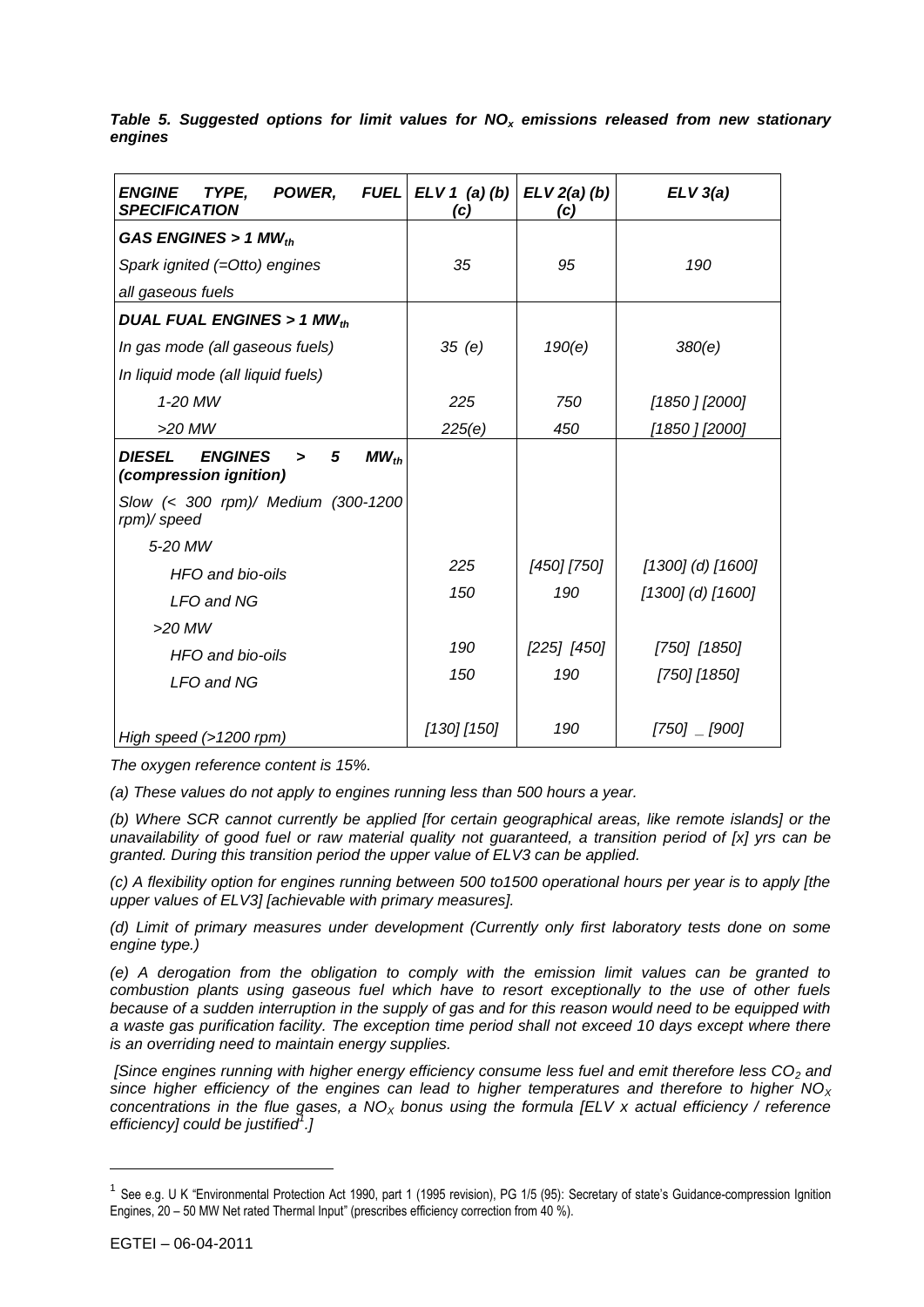#### **Technical Introduction**

#### NOx abatement:

Primary measures and secondary measures are used according to the cases. The first draft of technical annex provides the following information.

#### *ANNEX: JUSTIFICATIONS FOR THE OPTIONS FOR "STATIONARY ENGINES"*

#### *TABLE 8. PROPOSED ELVs*

| <b>ENGINE</b><br>TYPE,<br>POWER,<br><b>FUEL SPECIFICATION</b>                                                            | ELV <sub>1</sub>                        | ELV <sub>2</sub>                                                           | ELV <sub>3</sub>                                                                    |
|--------------------------------------------------------------------------------------------------------------------------|-----------------------------------------|----------------------------------------------------------------------------|-------------------------------------------------------------------------------------|
| GAS ENGINES > 1 MW $_{th}$                                                                                               |                                         |                                                                            |                                                                                     |
| Spark ignited (=Otto) engines                                                                                            | 35 - SCR with high<br>efficiency        | 95 - enhanced lean<br>burn                                                 | 190 - Iean burn                                                                     |
| all gaseous fuels                                                                                                        |                                         |                                                                            |                                                                                     |
| DUAL FUAL ENGINES > 1<br>$MW_{th}$                                                                                       |                                         |                                                                            |                                                                                     |
| In gas mode (all gaseous fuels)                                                                                          |                                         |                                                                            |                                                                                     |
| In liquid mode (all liquid fuels)                                                                                        |                                         | 190 - enhanced lean   380 - lean burn                                      |                                                                                     |
| 1-20 MW                                                                                                                  | 35 - SCR with high<br>efficiency        | burn                                                                       |                                                                                     |
|                                                                                                                          | 225 - SCR with high<br>efficiency       | 750 - SCR with<br>moderate efficiency                                      | [1850 ] [2000] with<br>primary measures<br>depending on fuel and<br>engine design   |
| $>20$ MW                                                                                                                 | 225 SCR with high<br>efficiency         | 450 - SCR with<br>moderate efficiency                                      | [1850 ] [2000] - with<br>primary measures<br>depending on fuel and<br>engine design |
| DIESEL ENGINES > 5 MW $_{th}$<br>(compression ignition)<br>Slow (< 300 rpm) / Medium<br>(300-1200 rpm)/ speed<br>5-20 MW |                                         |                                                                            |                                                                                     |
| HFO and bio-oils                                                                                                         | 225 SCR with high<br>efficiency         | [450] [750] SCR<br>with moderate                                           | $[1300]$ (d) $[1600]$<br>primary measures                                           |
| LFO and NG                                                                                                               | 150 SCR with high<br>efficiency         | efficiency<br>190 SCR with high<br>efficiency                              | $[1300]$ (d) $[1600]$<br>primary measures                                           |
| $>20$ MW<br>HFO and bio-oils                                                                                             | 190 SCR with high<br>efficiency         | [225] SCR with high<br>efficiency<br>[450] SCR with<br>moderate efficiency | [750] SCR [1850]<br>primary measures                                                |
| LFO and NG                                                                                                               | 150 SCR with high<br>efficiency         | 190 SCR with high<br>efficiency                                            | [750] SCR [1850]<br>primary measures                                                |
| High speed (>1200 rpm)                                                                                                   | [130] [150] SCR with high<br>efficiency | 190 SCR with high<br>efficiency                                            | [750] [900] primary<br>measures                                                     |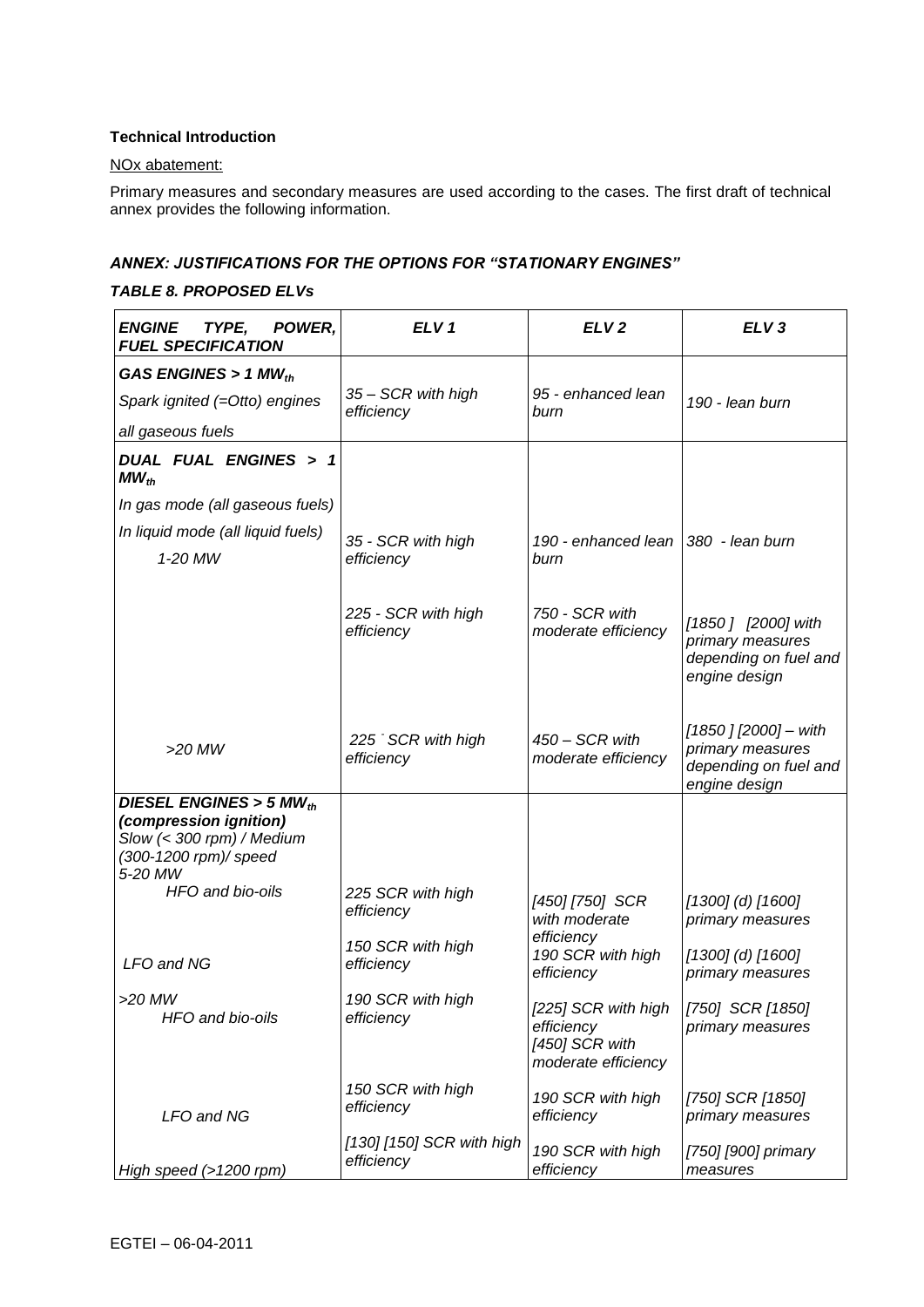#### *GAS ENGINES*

#### *SG-type engine*

#### *ELV1*

*The emission limit value of 35 mg NOx/Nm<sup>3</sup> is based on the best available technical measures (cost not in main focus) to reduce NOx emissions from new stationary engines. The new emission limit for the spark ignition engine requires the use of SCR and an availability of a fuel of an adequate quality. The driving force for application of SCR is often the need to improve local air quality especially in severely degraded air-sheds, to comply with the high reduction targets of NO<sup>x</sup> emissions. In application of SCR on gas engines caution should be taken especially on part loads in order not to overheat ("destroy") the SCR.*

#### *ELV2*

*The proposed NO<sup>x</sup> ELV of 95 mg /Nm<sup>3</sup> for SG-type gas engines is consistent with the use of enhanced lean burn principle (primary measures) and is a part of BAT. For a spark ignition engine (SG) enhanced lean burn can cause an increase in fuel consumption (up to 3% in fuel consumption and corresponding CO<sup>2</sup> emission), and unburned gaseous emissions such as CO emissions and a lower flue gas temperature (detrimental for CHP applications) compared to "normal" lean burn. Certain gas (e.g. some bio gases) compositions set also limitations on the achievable NOx-level to 95 mg NOx/Nm<sup>3</sup> (15 % O2) but possible fluctuations of gas composition and contaminations may have to be considered when defining emission limit values if achievable or not.* 

#### *ELV3*

*The proposed ELV of 190 mg NOx/Nm<sup>3</sup> is consistent with the use of the lean burn principle (corresponding with primary measures), also representing BAT. This level can be achieved by standard lean burn engines. The proposed ELV of 190 mg/Nm³ can also be achieved by rich burn engines equipped with a 3-way catalyst (NSCR).*

#### *DUAL FUEL ENGINES (DF)*

#### *Dual fuel engines in gas mode*

#### *ELV1*

*The emission limit value of 35 mg NOx/Nm<sup>3</sup> is based on the best available technical measures (cost not in main focus) to reduce NOx emissions from new dual fuel engines in gas mode. The proposed emission limit value requires the use of SCR and an availability of a fuel of an adequate quality. The driving force for application of SCR is often the need to improve local air quality especially in severely degraded airsheds to comply with the high reduction targets of NO<sup>x</sup> emissions. In application of SCR on DF-type of engines in gas mode caution should be taken especially on part loads in order not to overheat ("destroy") the SCR.* 

#### *ELV2*

*The emission limit value of 190 mg NOx/Nm<sup>3</sup> for dual fuel (DF) gas engines in gas mode, can be complied with the enhanced lean-burn principle (primary measures) of the engine, representing BAT.*

#### *ELV 3*

*The emission limit value of 380 mg NOx/Nm<sup>3</sup> for dual fuel (DF) gas engines in gas mode, can be complied with the lean-burn principle (primary measures) of the engine with optimum fuel consumption and lowest unburned gaseous emissions of CO, etc., which is according to the IPPC principle and have been considered to represent also BAT for DF engines in gas mode. The limit value of 380 mg NOx/Nm<sup>3</sup> (15 % O<sup>2</sup> ) for DF engines in gas mode has following additional advantages (besides those listed above) compared to the limit value of 190 mg NOx/Nm<sup>3</sup> : … higher flue gas temperature, easier to tune at site (DF engine is sensitive to differences in gas compositions).*

#### *Dual fuel engines in liquid mode*

#### *ELV1*

*A dual fuel engine has been developed for countries where natural gas is available. It is optimized for gaseous operation (has a lower compression ratio in comparison to a modern diesel engine) and has therefore in the liquid mode/back-up mode, higher NO<sup>x</sup> emissions compared to a modern diesel engine.*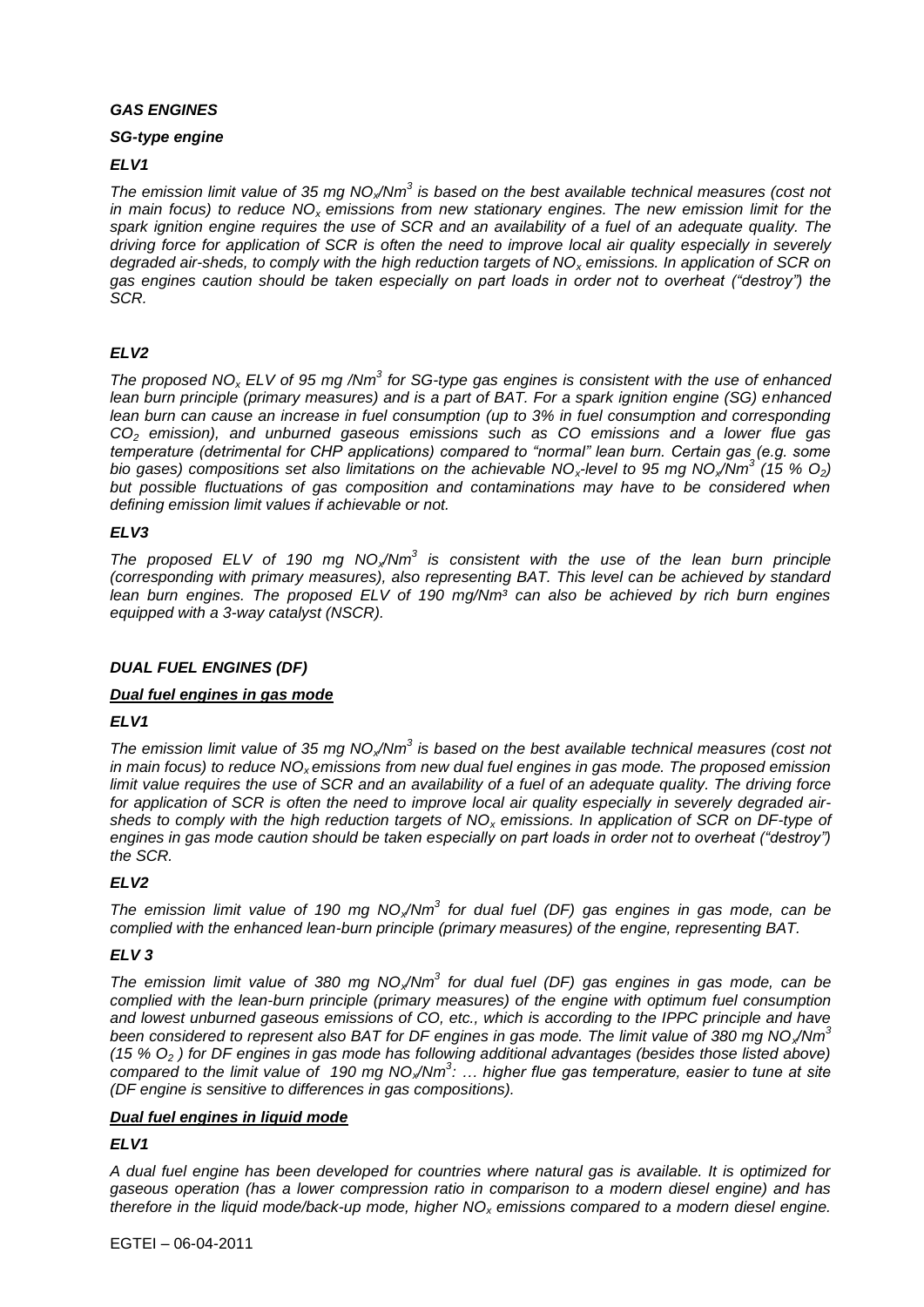*The dual fuel engines are usually only operated by liquid fuels in special cases like in the interruption of gas supply. They can however also be operated for a longer time in liquid mode (e.g. at a power plant when there is immediate power need before a gas terminal or a gas pipe line is ready). The proposed emission limit value of 225 mg NOx/Nm<sup>3</sup> for long time main operation use of liquid fuels are used as the main fuel for a longer period of time, can be achieved by the use of a SCR (cost not in main focus) with an efficiency of near 90 %.* 

#### *ELV2*

*The emission limit values of 750 mg NOx/Nm<sup>3</sup> for the smaller DF engines in liquid mode (< 20 MWth) can be achieved by the use of a SCR with an efficiency of 60 to 65 %.*

*The emission limit values of 450 mg NO<sub>x</sub>/Nm<sup>3</sup> for the larger DF engines in liquid mode (> 20 MW<sub>th</sub>) can be achieved by the use of a SCR with an efficiency of 75 to 80 %.*

#### *ELV 3*

*The emission limit values of 1850 and 2000 mg NOx/Nm<sup>3</sup> for DF engines in liquid mode are achievable with primary measures like an optimized low-NO<sup>x</sup> engine depending on fuel and engine design. Application of the limit value of 1850 mg NOx/Nm<sup>3</sup> means higher fuel consumption and loss of efficiency compared to the ELV of 2000 mg NOx/Nm<sup>3</sup> .* 

#### *DIESEL ENGINES*

*For diesel engines the ELVs are proposed by taking into account the capacity of the engine.*

#### *ELV1*

#### *Slow (< 300 rpm) / Medium (300-1200 rpm)/ speed diesel engines*

*When using heavy oil and bio-oils the emission limit value of 225 mg NOx/Nm<sup>3</sup> for diesel engines from 5*  to 20 MW and 190 mg NOx/Nm<sup>3</sup> for diesel engines of more than 20 MW can only be achieved by the use *of a SCR ((cost not in main focus) with an efficiency of respectively about 85 % and 90% depending on the engine type.* 

*When using light fuels oil and natural gas the emission limit value of 150 mg NO<sub>x</sub>/Nm<sup>3</sup> can only be achieved by the use of a SCR (cost not in main focus) with an efficiency of more than 90%.*

#### *High speed (>1200 rpm) diesel engines*

*The emission limit value of 130 and 150 mg NOx/Nm<sup>3</sup> for high speed diesel engines can only be achieved by the use of a SCR (cost not in main focus) with an efficiency of respectively more than 85% and more than 80 %.* 

#### *ELV2*

#### *Slow (< 300 rpm) / Medium (300-1200 rpm)/ speed diesel engines*

#### *5-20 MW*

*For the smaller engine capacities (5 - 20 MW) the ELVs of 450 mg/Nm³ or 750 mg/Nm³ when heavy fuel oil and bio-oils are used, assume the application of a SCR with an efficiency of respectively more than 70 % and more than 50 %. When light fuel oil and natural gas is used, the ELV of 190 mg/Nm³ can only be achieved with a SCR having a reduction efficiency of 85 to 90 %.*

*The NO<sup>x</sup> value of 750 mg/Nm<sup>3</sup> (15 % O2) is in line with emission ruling in several EU states (e.g. Italy, France), this value will give a better economic performance of the SCR. Major part of the operational cost of the SCR is due to the reagent consumption, i.e. a lower NOx limit means also a higher reagent consumption need and thus a higher cost.*

#### *> 20 MW*

*For the larger engine capacities (> 20 MW) when heavy fuel oil and bio-oils are used, the ELV of 225 mg NOx/Nm³ assumes the application of a SCR with a reduction efficiency of more than 85 % and the ELV of 450 mg NOx/Nm<sup>3</sup> can be achieved with a SCR with a lower reduction efficiency of more than 75 % (and*  reagent need and thus lower operational cost). When light fuel oil and natural gas is used, the ELV of *190 mg NOx/Nm³ can only be achieved with a SRC having a reduction efficiency of 90 %.*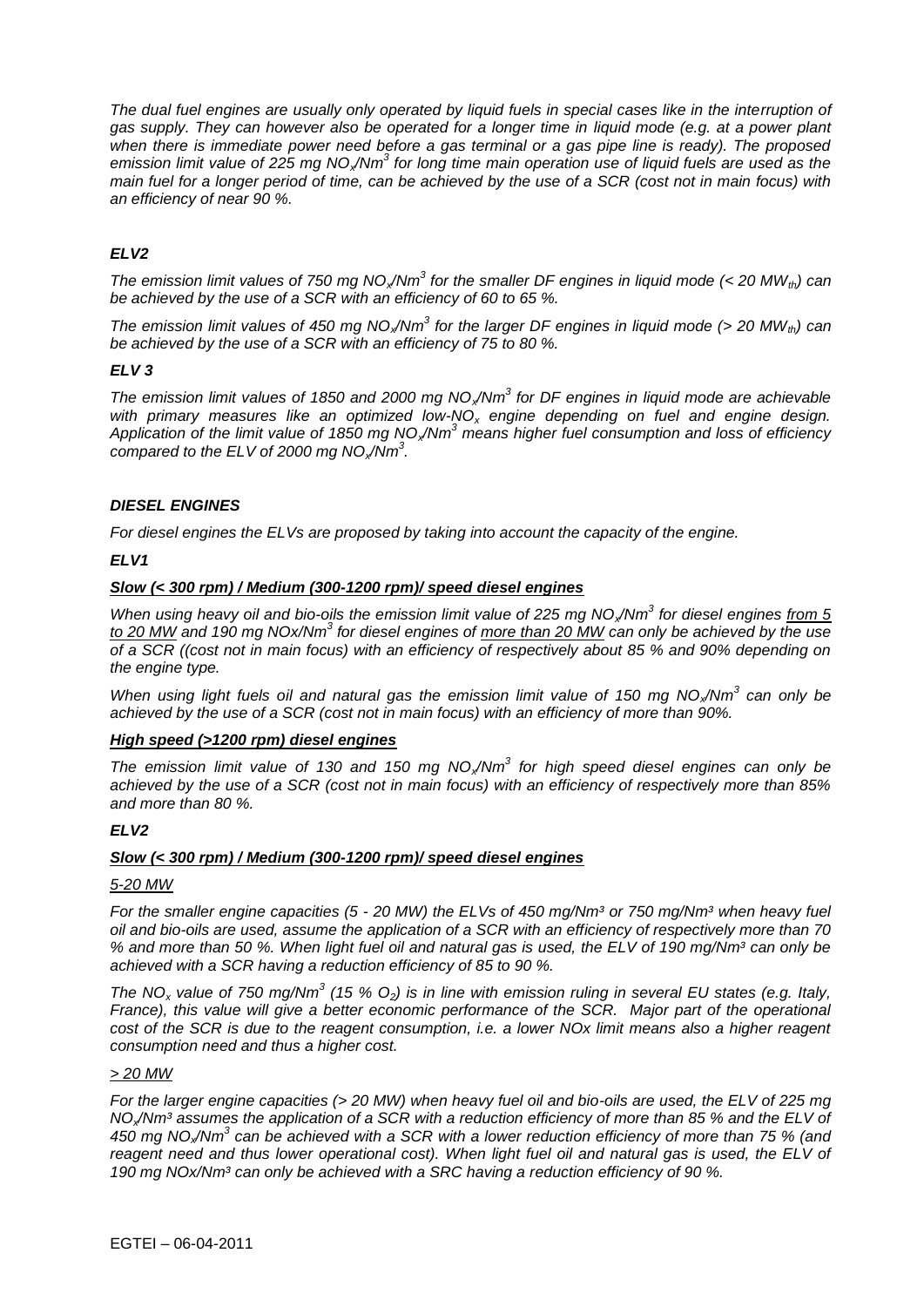#### *High speed (>1200 rpm) diesel engines*

*The emission limit value of 190 mg NOx/Nm<sup>3</sup> for high speed diesel engines can only be achieved by the use of a SCR with a moderate reduction efficiency of near 80 %.*

#### *ELV3*

#### *Slow (< 300 rpm) / Medium (300-1200 rpm)/ speed diesel engines*

#### *5-20 MW*

*When using heavy fuel oil, bio-oils, light fuel oil or natural gas the emission limit value of 1 300 and 1600 mg NOx/Nm<sup>3</sup> for diesel engines from 5 MW to 20 MW can be reached by using primary measures like an optimized low-NO<sup>x</sup> engine.* 

*The NO<sup>x</sup> level of 1300 mg/Nm<sup>3</sup> (an efficient "dry" primary method is needed for the future international markets) is an option that allows the use of primary measures, such as "wet methods" or advanced Miller concept. Diesel manufacturers (EUROMOT) have in some preliminary laboratory tests seen that by introducing a new extreme Miller concept that NOx-levels of 1300 mg/Nm<sup>3</sup> with a lower fuel consumption (and as a consequence lower CO<sup>2</sup> emissions) could be achieved but a lot of engine testing and development work still to be done in order to get this to a commercial level.* 

#### *> 20 MW*

*When using heavy fuel oil, bio-oils, light fuel oil or natural gas the emission limit value of 750 mg NOx/Nm<sup>3</sup> for diesel engines of more than 20 MW can only be complied with the use of a SCR with a reduction efficiency of 60 %, and the ELV of 1850 mg NOx/Nm<sup>3</sup> can be reached by using primary measures like an optimized low-NO<sup>x</sup> engine.* 

#### *High speed (>1200 rpm) diesel engines*

*The high-speed engines can comply with emission limit values of 750 and 900 mg NOx/Nm<sup>3</sup> by primary measures where the engine is optimized. The value of 900 mg NOx/Nm<sup>3</sup> (15 % O2) corresponds to current US Tier 2 requirements. Engineering work would be necessary to achieve an emission limit value of 750 mg NOx/Nm<sup>3</sup> without secondary measures, which will result in an increase of specific fuel consumption.*

*The distinction between small and large engine plants is justified since the smaller engines are often*  installed in sectors which are economically less viable compared to the larger engines installed by the *large electricity producers. The cost of SCR with lower efficiencies is less, since the cost of a SCR is mainly determined by the cost of NH<sup>3</sup> or urea (operational cost). To avoid odour emissions of NH<sup>3</sup> the operation of a SCR needs good control and maintenance, which is more easily to be enforced on the larger engine plants.*

*The application of SCR means for diesel engines that fuels with good quality (like fuels with low sulphur content) are needed and some restrictions to use have to be taken into account. The costs for application of SCR are plant specific and operational and maintenance costs are dependent on the NO<sup>x</sup> reduction rate. The impact of applying NO<sup>x</sup> emission limit values on fuel consumption quality needs to be considered taking into account the currently rising fuel prices.* 

*The proposed exemptions for new diesel engines operating in isolated areas can be justified because exemptions are meant to be used mainly on islands or remote areas where*

- *1) there is no possibility so far to replace diesel engines with gas engines,*
- *2) the application of SCR in diesel engines using heavy fuel oil is not technically or economically feasible or*
- *3) the application is not feasible due to the peak-load operation and varying loads of engines or other infrastructural reasons (lack of needed reagents, etc).*

*The exemption is allowed for transitional period of [x] years or until the moment when certain conditions are met to apply SCR, for instance, when low–sulphur fuels and a good infrastructure for SCR, or natural gas are available.*

*It is expected that more grid stability power plants will be needed due to large increase in renewable energy production (e.g. wind and solar power). These "grid stabilization" plants are expected to operate up to 1500 hr/year, a grid stabilization plant will typically have frequent start-up/shut-down periods and operate on varying loads (therefore SCR is not recommended, see BREF document for more info). Therefore leaner NOx-emission limits should be justified for these plants operating typically 500-1500 h/year.*

EGTEI – 06-04-2011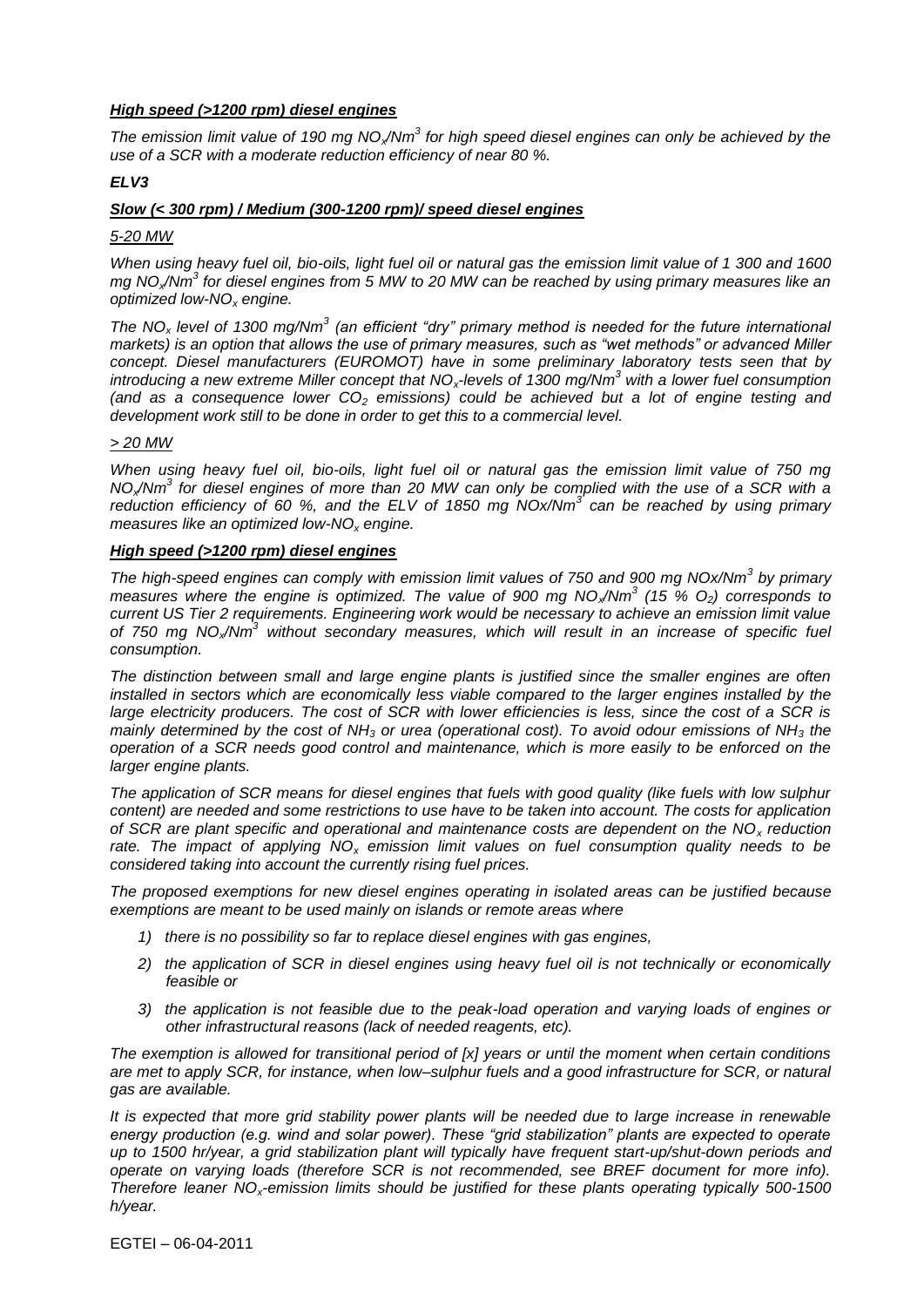For more information on primary measures and SCR, refer to the guidance document, chapter 7.42<sup>2</sup> and the background document<sup>3</sup>.

l

 $2$  Guidance document - No. 1: Draft Guidance document on control techniques for emissions of Sulphur, Nox, VOCS, dust from stationary sources – Informal document – 45<sup>th</sup> WGSR september 2009<br><sup>3</sup> Background document on revision of technical annexes of the unece CLRTAP Gothenburg protocol - annex V,

table 4 – 2009 – Prepared by EGTEI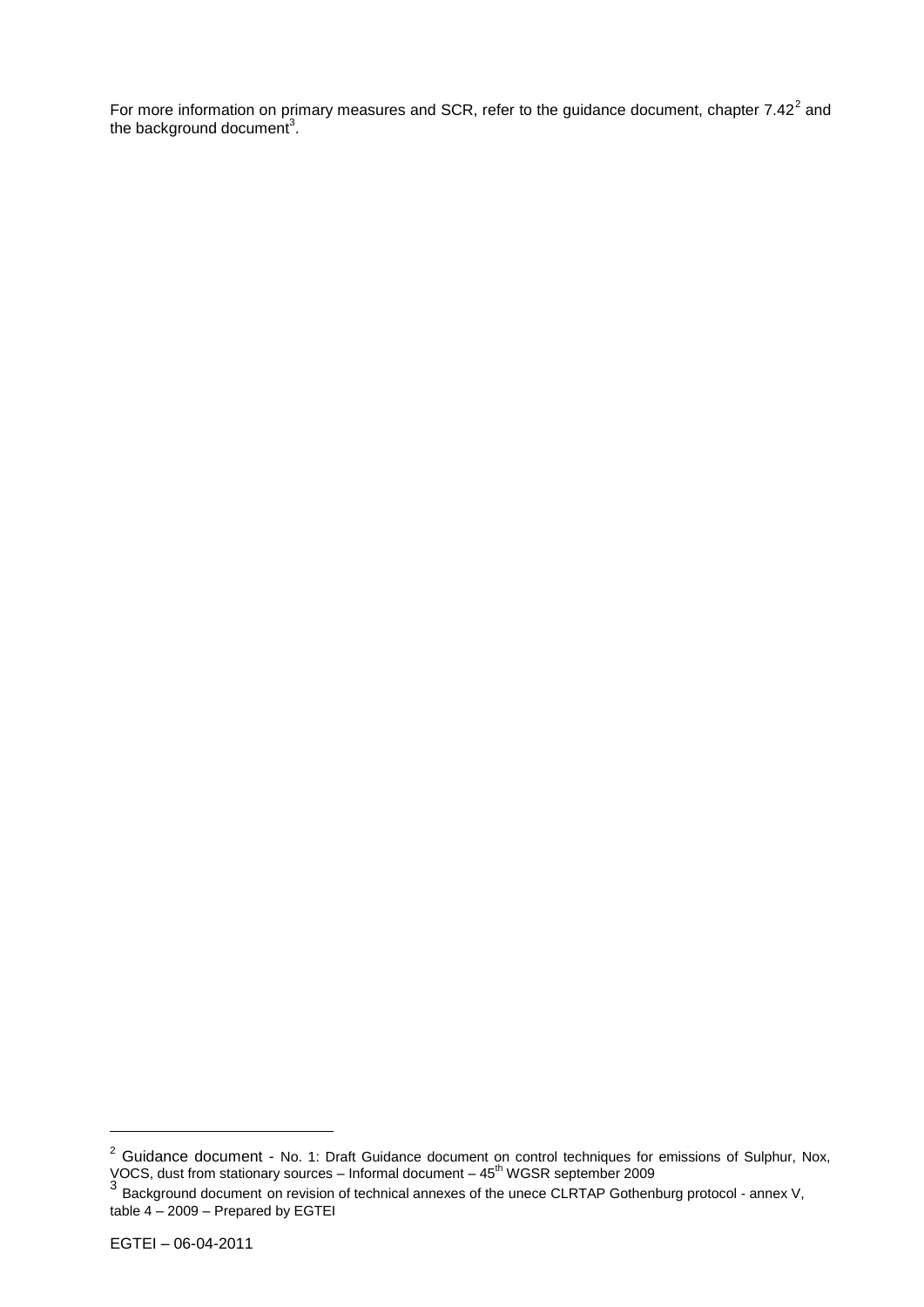## **2 Investment and operating costs**

Investment and operating costs have been estimated for different sizes of diesel engines using heavy fuel oil and gas engines. Costs for medium distillate engines will be provided later.

Operating costs take into account the urea water 40 wt-% solution consumption (Urea water 40 wt-% solution is many times preferred to ammonia due to safety aspects), the electricity consumption and wages.

Costs are expressed in Euros/ton of NOx abated but also in % of increase of the produced electricity cost and incremental Euro/MWhe cost due to the SCR cost. Electricity price is indeed a key parameter for the economy of an engine and for the operator. The SCR additional Euro/MWhe cost is of consequently of big interest. An average cost of 70 Euros/MWhe of produced electricity is taken into account as reference.

Gas engine are mostly used in combined heat and power (CHP) plants.

Diesel engines using heavy fuel oil, are used to generate electricity in remote lands and islands. As location and transportation costs might be major contributors to the price depending on location, for diesel engines, two cases are presented: a standard case and a case corresponding to an engine installed in a remote area. Investment can be larger in that case (a ratio of 20 % of the initial investment is used on average but this ratio can be larger according to the cases) and urea which is about 300 Euros/ton can more than double. A case with 750 Euros/ton is developed for remote area.

#### *2.1 Diesel engines, low and medium speed*

In EU main land, oil fired diesel engines are mainly used for short term peaking/emergency purposes. In some EECCA countries diesel engines are used besides as emergency plants but are also used in remote areas with harsh climates especially during winter season (heating season, thus often CHP plants). The engine plant is often the main power source for the isolated grid. (It has to be kept in mind, that in recent years, liquid fired bio-oil engine plants have become popular in some EU countries, due to the green certificate need in electrical production. In these bio-oil plants, a fast deactivation of the SCR element has been noticed. It is suspected that the phosphorous content of the bio oil plays a big role in the seen deactivation, investigations are still in progress. For this type of plants, operating costs can be larger than those presented here after).

In EU islands, oil fired diesel engines are used in power production due to the special characteristics which match the peculiarities of the electricity demand on the islands. The installations operate at full capacity for a short period of time each year, namely the tourist season (for approximately 2 months or sometimes longer). For the rest of the year the year the installations operate at a small part of their capacity (approximately ¼). Characteristics of the electricity demand determine configuration of plant, i.e. multi engine units are needed due to the electrical fluctual needs. The plant has to be flexible for quick start ups, shut downs and frequent and quick load variations, low partial loads and black-start capability. These features of the diesel engine provide means to reach a satisfactorily efficiency and reliability in electricity production.

In the scope of EGTEI, in order to provide comparable cost data with other sectors, 10 years are taken into account to calculate annual costs, with an interest rate of 4% (However, it has to be kept in mind that a diesel plant in remote areas, islands might have 10 years pay back, but small plants on main land are often private with a much shorter payback period of maximum 5 years. Costs can be larger in that case).

Investment costs are provided using information available in the guidance document, chapter 7.42. They are as follows: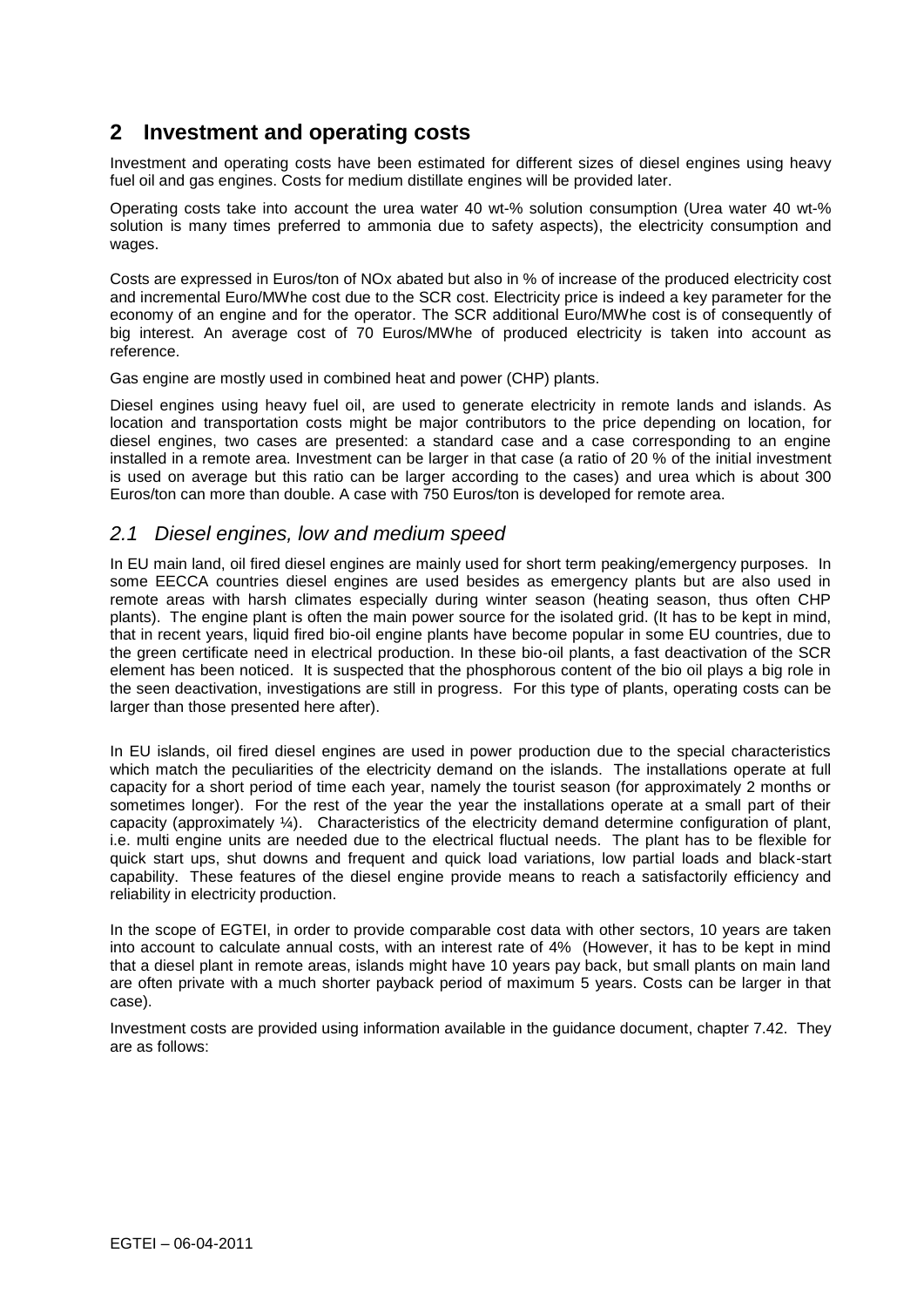Figure 1: typical costs of SCR as a function of  $NO<sub>x</sub>$  reduction rate, heavy fuel oil fired medium speed diesel engine power plant, reagent handling not included.



Costs estimated are as follows :

- Costs for an engine located in main land with an urea cost of 300 Euros/t for 4000 operating hours – table 1;
- Costs for an engine located in main land with an urea cost of 300 Euros/t for 2500 operating hours – table 2.
- Costs for an engine located in remote area with an urea cost of 750 Euros/t for 4000 operating hours – table 3.

Investments increase with the efficiency of the SCR required to reach the ELV.

Costs expressed in Euro per reduced ton of NOx are quite low but additional total costs due to SCR expressed in Euro/MWhe are on the other hand much higher compared to other activities. The additional cost of electricity produced range from 7 to 11 % in main land and from 11 to 25 % in remote area.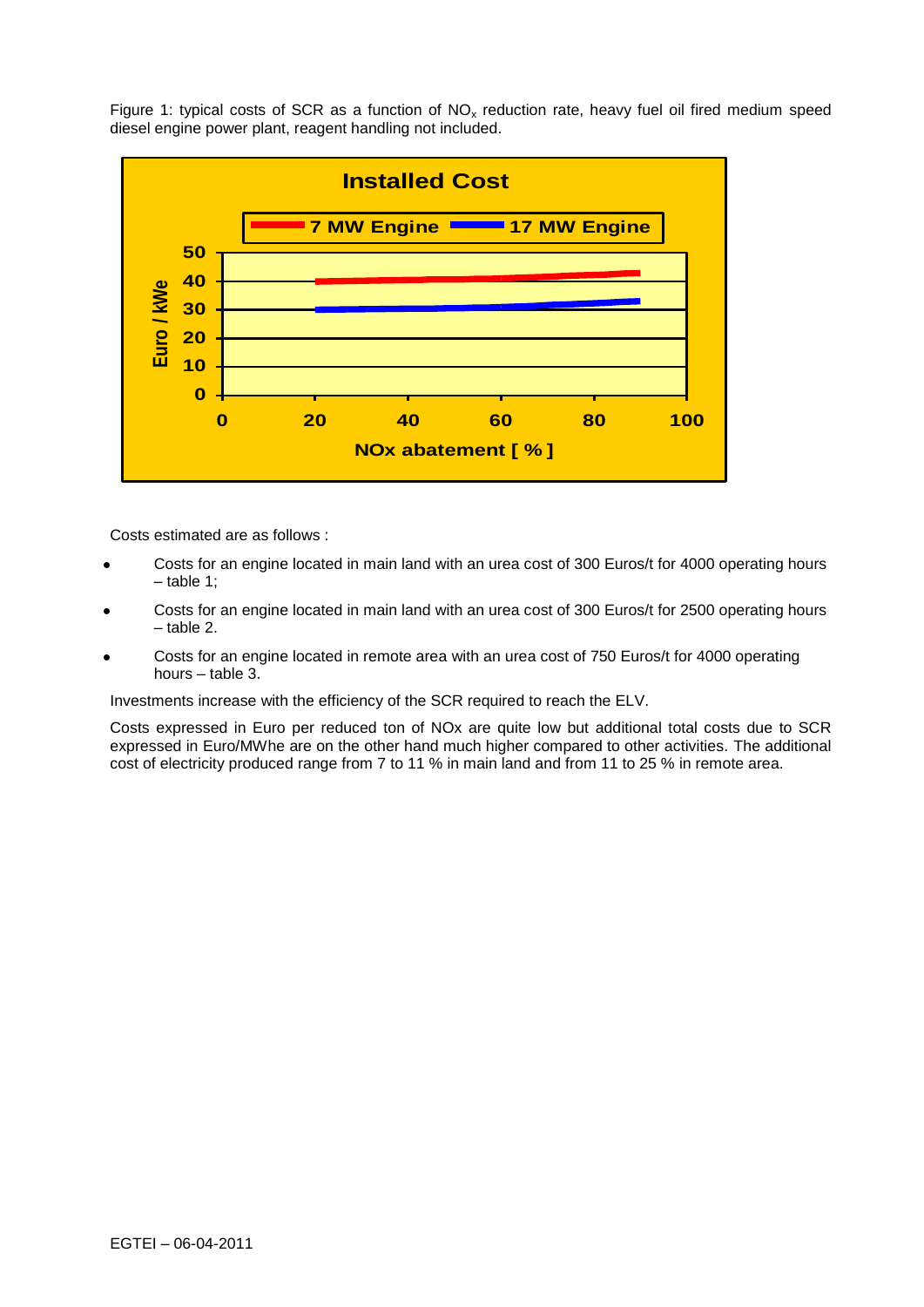Table 1: costs of a SCR for diesel engines in main lands (urea cost 300 Euros/t). Case 4000 h/year

| <b>Diesel engines</b>                                    |                                |      | <b>OPTION 3</b> |         | <b>OPTION 2</b> | <b>OPTION 1</b> |  |
|----------------------------------------------------------|--------------------------------|------|-----------------|---------|-----------------|-----------------|--|
| From 5 to 20 MWth                                        |                                |      |                 |         |                 |                 |  |
|                                                          | mg NOx/Nm <sup>3</sup> at 15 % | 1600 |                 | 750     | 450             | 225             |  |
| Based on an engine of 16 MWth (7 MWe) heavy fuel oil     |                                |      |                 |         |                 |                 |  |
| SCR efficiency required                                  |                                |      |                 | 53%     | 72%             | 86%             |  |
| Investment                                               | €                              |      |                 | 286 300 | 293 756         | 307 235         |  |
| Total annual cost                                        | €/year                         |      |                 | 162 197 | 191 256         | 214 022         |  |
| <b>Cost of removed NOx</b>                               | $E/t$ NO <sub>x</sub> abated   |      |                 | 1014    | 884             | 827             |  |
| Additional cost of electricity produced                  | €/MWhe                         |      |                 | 5.8     | 6.8             | 7.6             |  |
| Additional cost of electricity produced                  | %                              |      |                 | 8.28%   | 9.76%           | 10.9%           |  |
|                                                          | From 20 to 50 MWth             |      |                 |         |                 |                 |  |
| mg NOx/Nm $3$ à 15 %<br>750<br>225<br>1850<br>450<br>190 |                                |      |                 |         |                 |                 |  |
| Based on an engine of 38 MWth (17 MWe) heavy fuel oil    |                                |      |                 |         |                 |                 |  |
| SCR efficiency required                                  |                                |      | 59%             | 76%     | 88%             | 90%             |  |
| Investment                                               | €                              |      | 527 087         | 544 666 | 577 244         | 594 244         |  |
| Total annual cost                                        | €/year                         |      | 404 624         | 480 000 | 538 924         | 549 561         |  |
| <b>Cost of removed NOx</b>                               | $E/t$ NO <sub>x</sub> abated   |      | 751             | 700     | 677             | 676             |  |
| Additional cost of electricity produced                  | €/MWhe                         |      | 6.0             | 7.1     | 7.9             | 8.1             |  |
| Additional cost of electricity produced                  | %                              |      | 8.5%            | 10.1%   | 11.3%           | 11.5%           |  |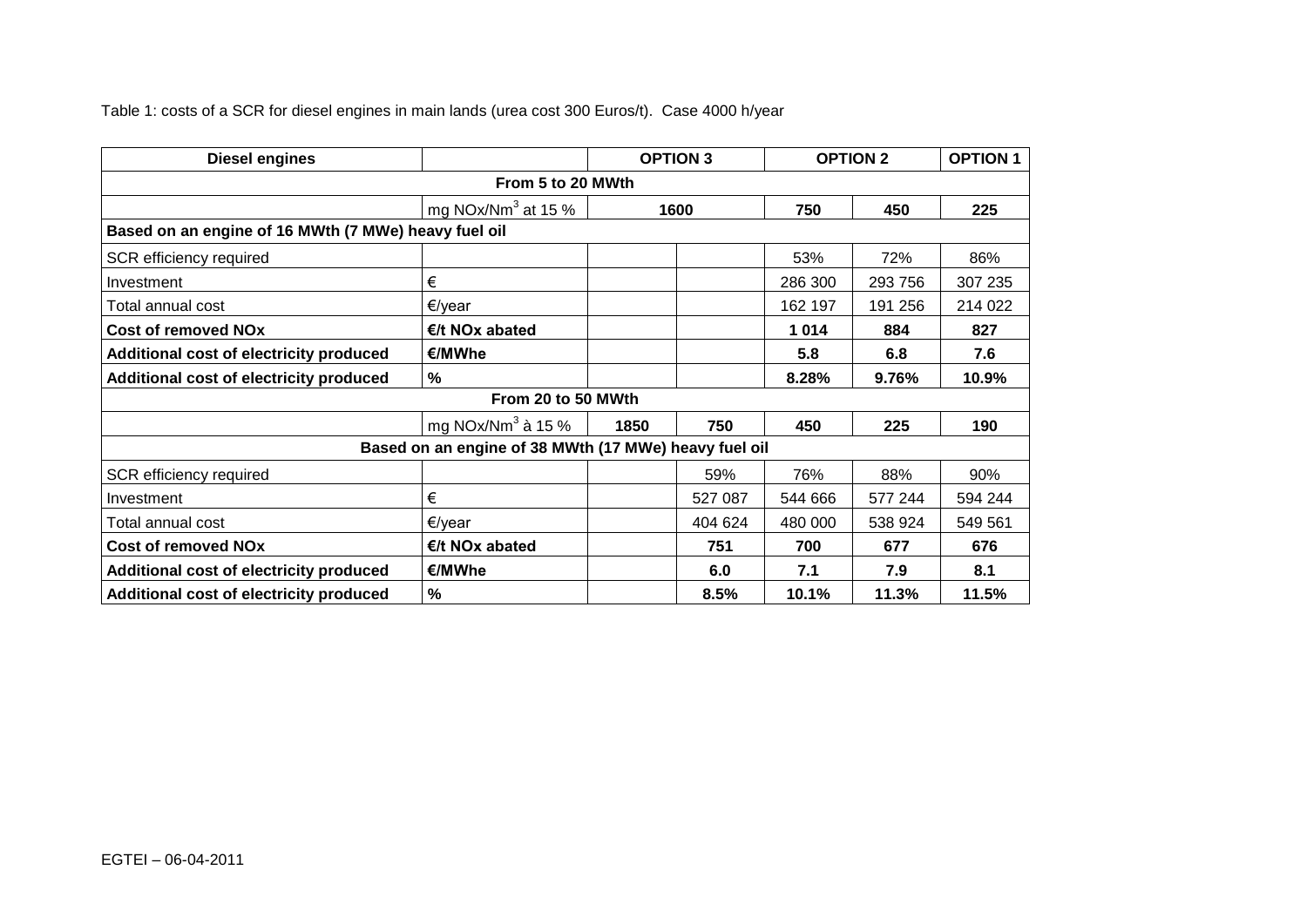Table 2: costs of a SCR for diesel engines in main lands (urea cost 300 Euros/t). Case 2500 h/year

| <b>Diesel engines</b>                                 |                                |      | <b>OPTION 3</b> |         | <b>OPTION 2</b> | <b>OPTION 1</b> |  |
|-------------------------------------------------------|--------------------------------|------|-----------------|---------|-----------------|-----------------|--|
| From 5 to 20 MWth                                     |                                |      |                 |         |                 |                 |  |
|                                                       | mg NOx/Nm <sup>3</sup> at 15 % | 1600 |                 | 750     | 450             | 225             |  |
| Based on an engine of 16 MWth (7 MWe) heavy fuel oil  |                                |      |                 |         |                 |                 |  |
| SCR efficiency required                               |                                |      |                 | 53%     | 72%             | 86%             |  |
| Investment                                            | €                              |      |                 | 286 300 | 293 756         | 307 235         |  |
| Total annual cost                                     | €/year                         |      |                 | 128 335 | 146 841         | 161 694         |  |
| <b>Cost of removed NOx</b>                            | $E/t$ NO <sub>x</sub> abated   |      |                 | 1 2 8 4 | 1086            | 1 000           |  |
| Additional cost of electricity produced               | €/MWhe                         |      |                 | 7.3     | 8.4             | 9.2             |  |
| Additional cost of electricity produced               | %                              |      |                 | 10.5%   | 12.0%           | 13.2%           |  |
|                                                       | From 20 to 50 MWth             |      |                 |         |                 |                 |  |
|                                                       | mg NOx/Nm <sup>3</sup> à 15 %  | 1850 | 750             | 450     | 225             | 190             |  |
| Based on an engine of 38 MWth (17 MWe) heavy fuel oil |                                |      |                 |         |                 |                 |  |
| SCR efficiency required                               |                                |      | 59%             | 76%     | 88%             | 90%             |  |
| Investment                                            | €                              |      | 527 087         | 544 666 | 577 244         | 594 244         |  |
| Total annual cost                                     | €/year                         |      | 296 744         | 344 667 | 383 001         | 370 950         |  |
| <b>Cost of removed NOx</b>                            | $E/t$ NO <sub>x</sub> abated   |      | 882             | 805     | 770             | 730             |  |
| Additional cost of electricity produced               | €/MWhe                         |      | 7.0             | 8.1     | 9.0             | 8.7             |  |
| Additional cost of electricity produced               | %                              |      | 10.0%           | 11.6%   | 12.9%           | 12.5%           |  |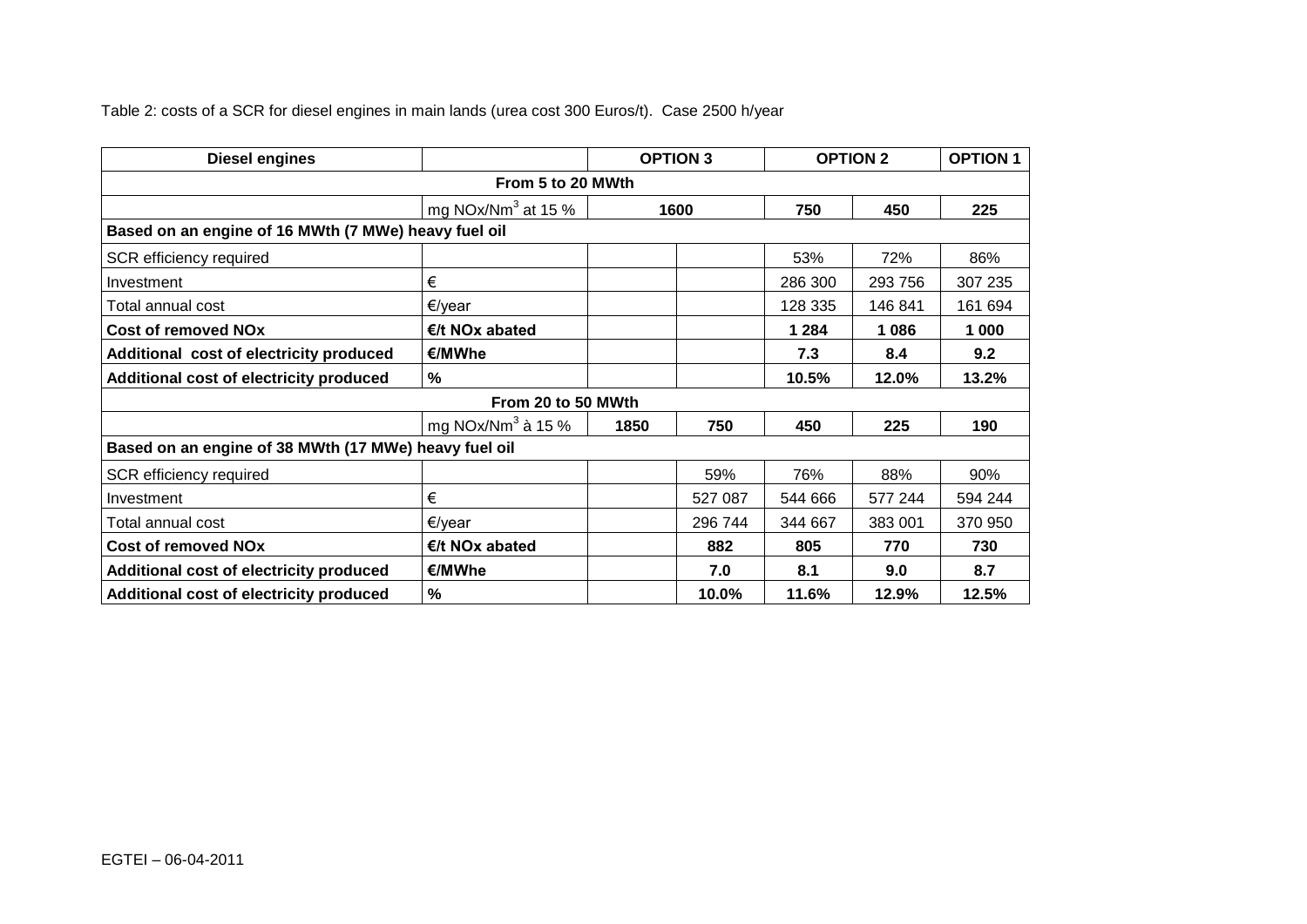Table 3: costs of a SCR for diesel engines in remote areas (Urea cost 750 Euros/t). 4000 h/year

| <b>Diesel engines</b>                                 |                                | <b>OPTION 3</b> |         | <b>OPTION 2</b> |           | <b>OPTION 1</b> |
|-------------------------------------------------------|--------------------------------|-----------------|---------|-----------------|-----------|-----------------|
|                                                       | From 5 to 20 MWth              |                 |         |                 |           |                 |
|                                                       | mg NOx/Nm <sup>3</sup> at 15 % | 1600            |         | 750             | 450       | 225             |
| Based on an engine of 16 MWth (7 MWe) heavy fuel oil  |                                |                 |         |                 |           |                 |
| SCR efficiency required                               |                                |                 |         | 53%             | 72%       | 86%             |
| Investment                                            | €                              |                 |         | 343 560         | 352 507   | 368 682         |
| Total annual cost                                     | €/year                         |                 |         | 292104          | 363556    | 418313          |
| <b>Cost of removed NOx</b>                            | $E/t$ NO <sub>x</sub> abated   |                 |         | 1826            | 1680      | 1617            |
| Additional cost of electricity produced               | €/MWhe                         |                 |         | 10.4            | 13.0      | 14.9            |
| Additional cost of electricity produced               | %                              |                 |         | 14.9%           | 18.5%     | 21.3%           |
|                                                       | From 20 to 50 MWth             |                 |         |                 |           |                 |
|                                                       | mg NOx/Nm <sup>3</sup> à 15 %  | 1850            | 750     | 450             | 225       | 190             |
| Based on an engine of 38 MWth (17 MWe) heavy fuel oil |                                |                 |         |                 |           |                 |
| SCR efficiency required                               |                                |                 | 59%     | 76%             | 88%       | 90%             |
| Investment                                            | €                              |                 | 632 504 | 653 599         | 692 693   | 713 093         |
| Total annual cost                                     | €/year                         |                 | 553 982 | 1 014 363       | 1 156 451 | 1 180 319       |
| <b>Cost of removed NOx</b>                            | €/t NOx abated                 |                 | 1 5 3 9 | 1480            | 1454      | 1452            |
| Additional cost of electricity produced               | €/MWhe                         |                 | 12.2    | 14.9            | 17.0      | 17.4            |
| Additional cost of electricity produced               | %                              |                 | 17.4%   | 21.3%           | 24.3%     | 24.8%           |